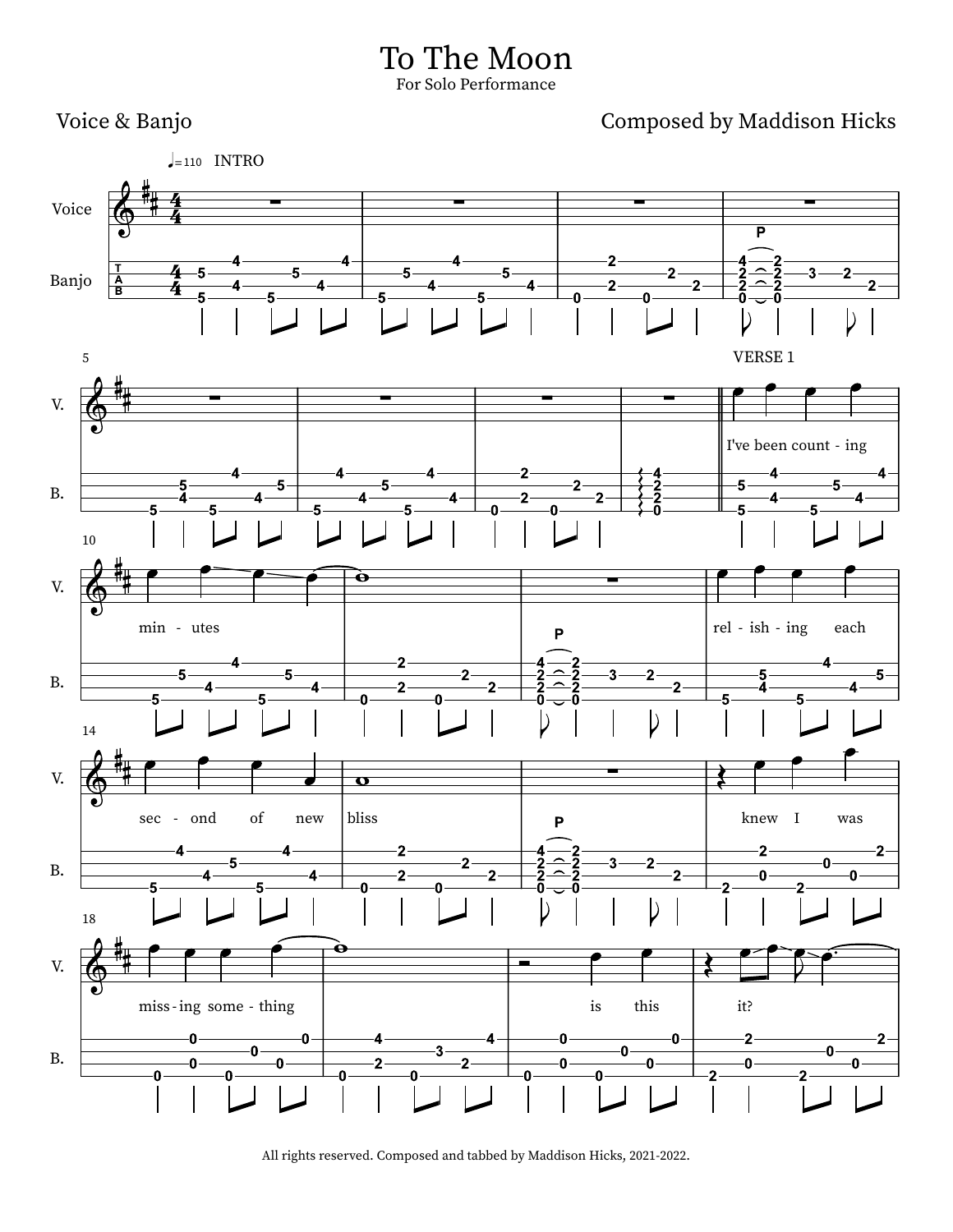







2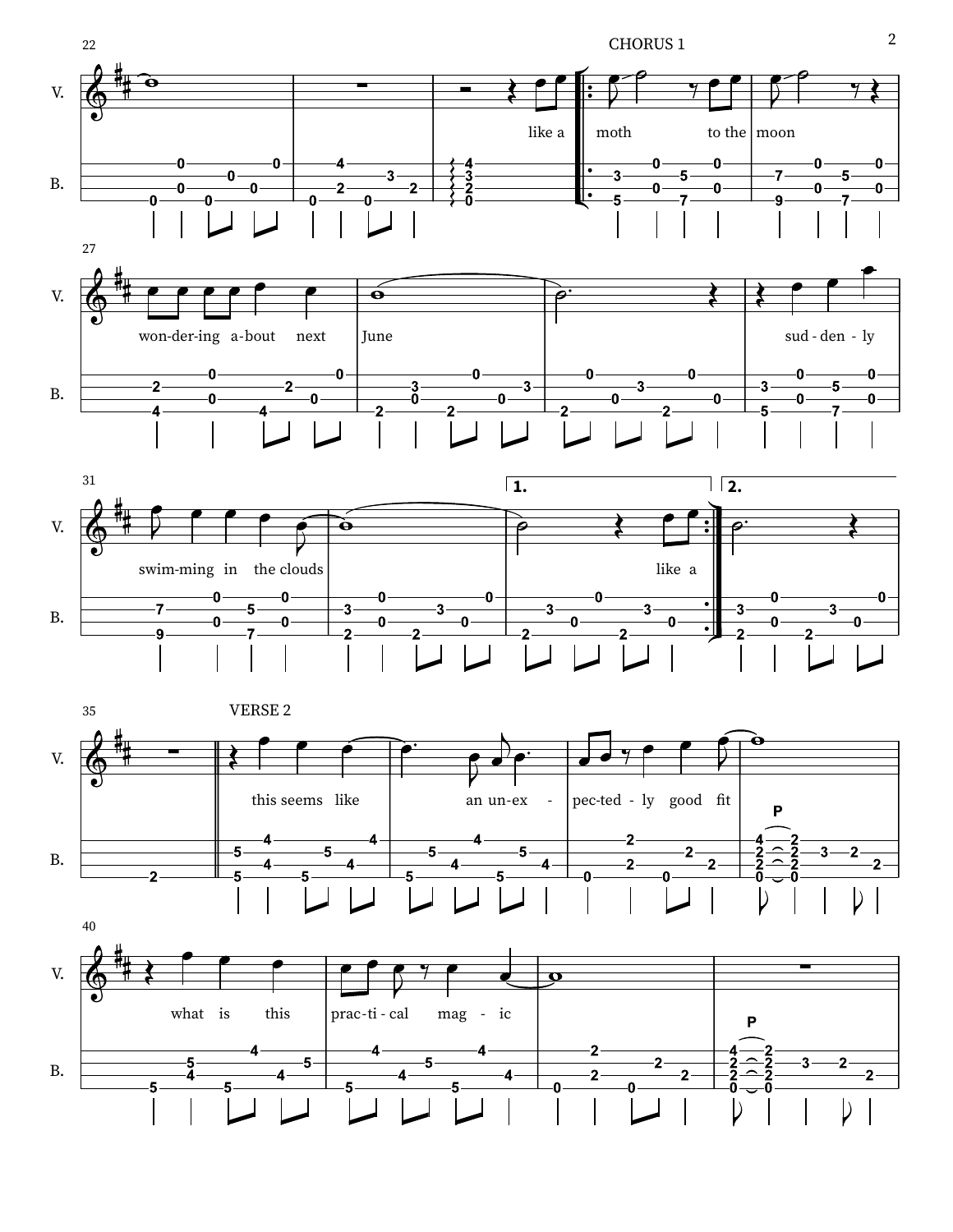





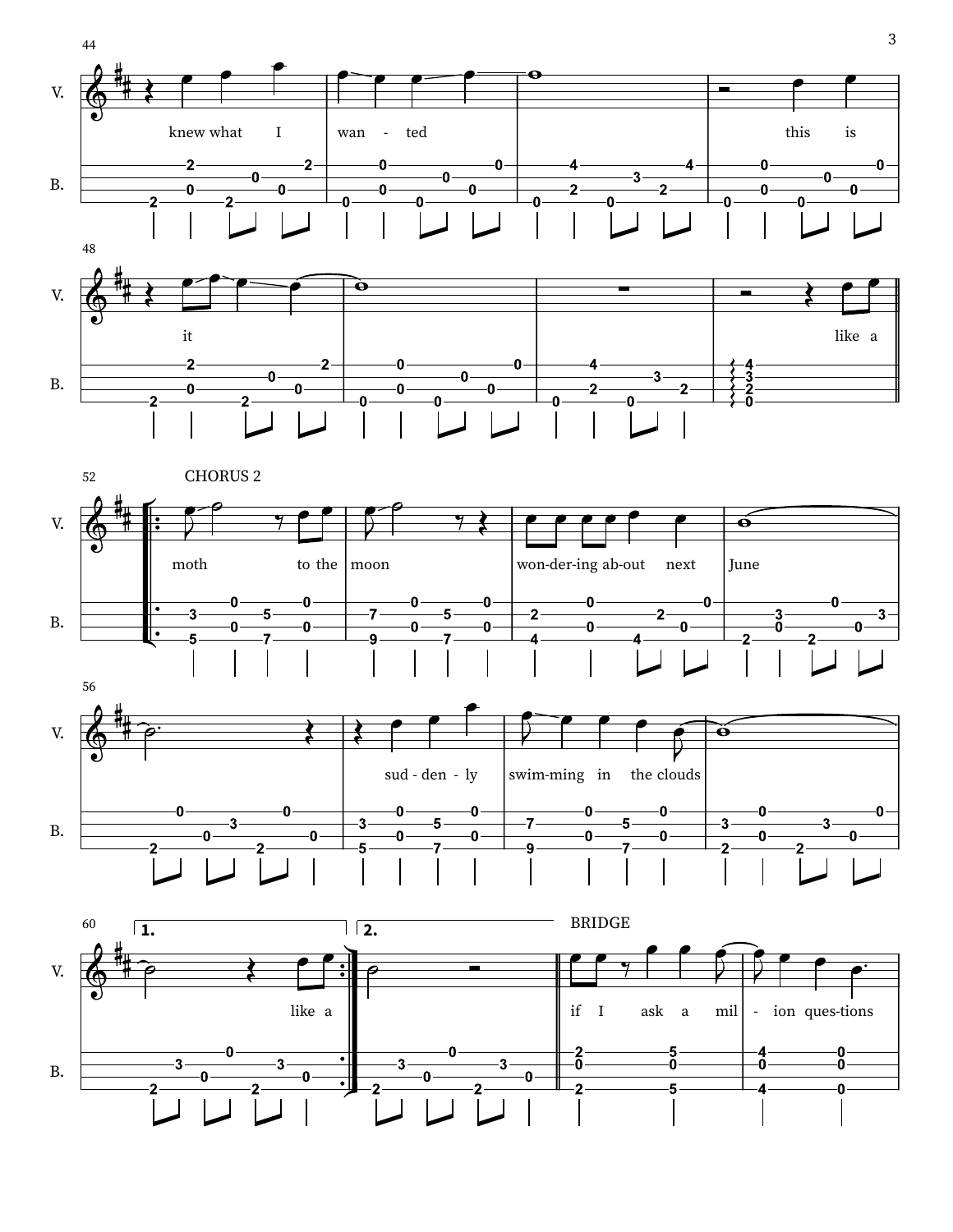